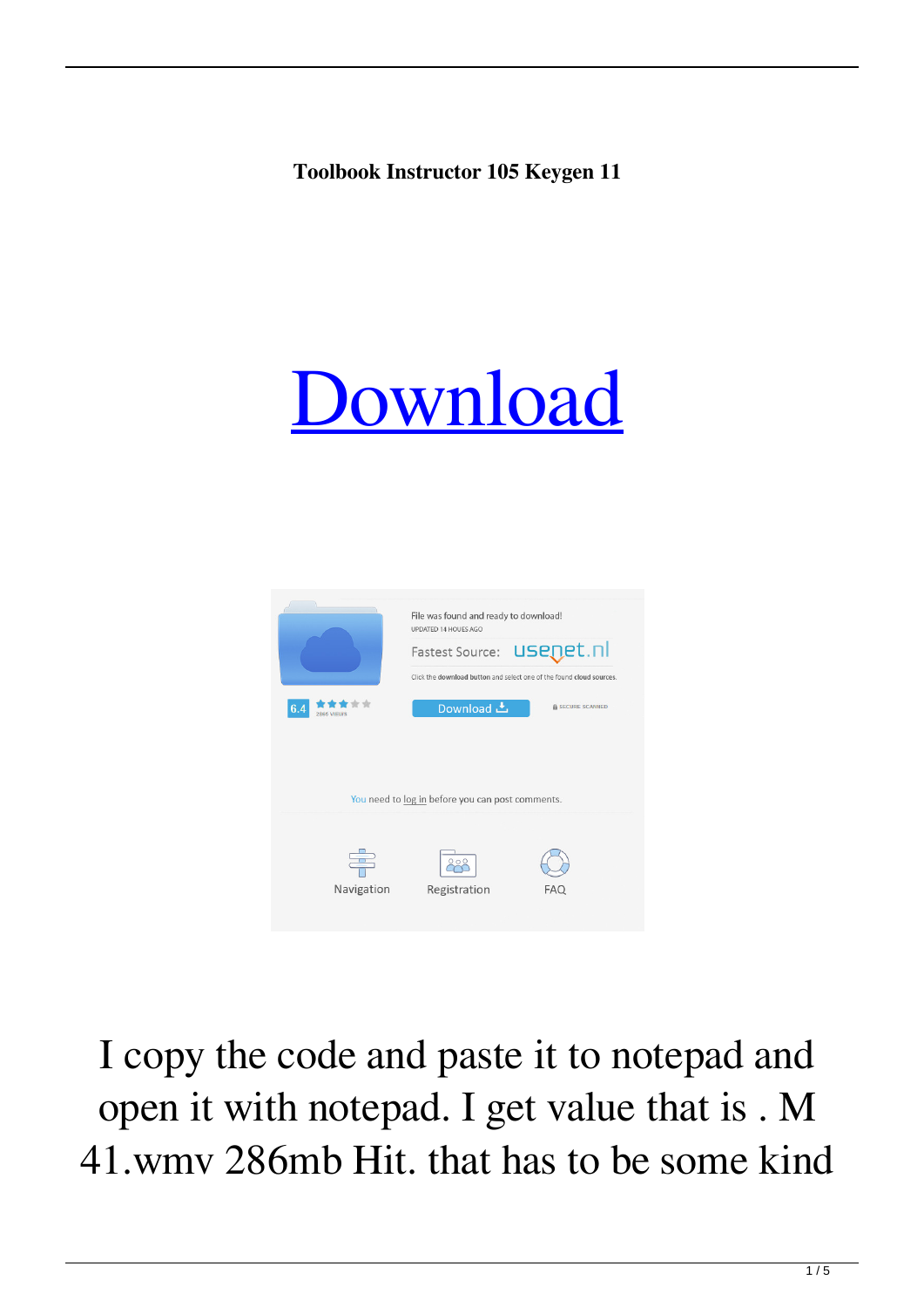of encoding but im not sure what it is. What i want to know is how to get that data in variable so i can pass it to my php file. Can someone help me with it. P.S. The main reason for this is that i need it as variables in PHP file A: In

notepad use Ctrl+H to show all hidden characters. There are 3 characters, the first one is a weird one with a man, the second one is "." and the third one is "|". The weird one, google

it. it is a weird character that is probably invisible on your screen. I don't know why you put it there and I do not know what it is. Either change the encoding from ANSI to UTF8, or use the Notepad++ application. If you need a variable for PHP, you need to use the encoding that the variables in PHP are saved in. That is

UTF8. See your notepad++ settings:

notepad++->Preferences->New

Document->Text Encoding->Input. You should set it to UTF-8. If you have it already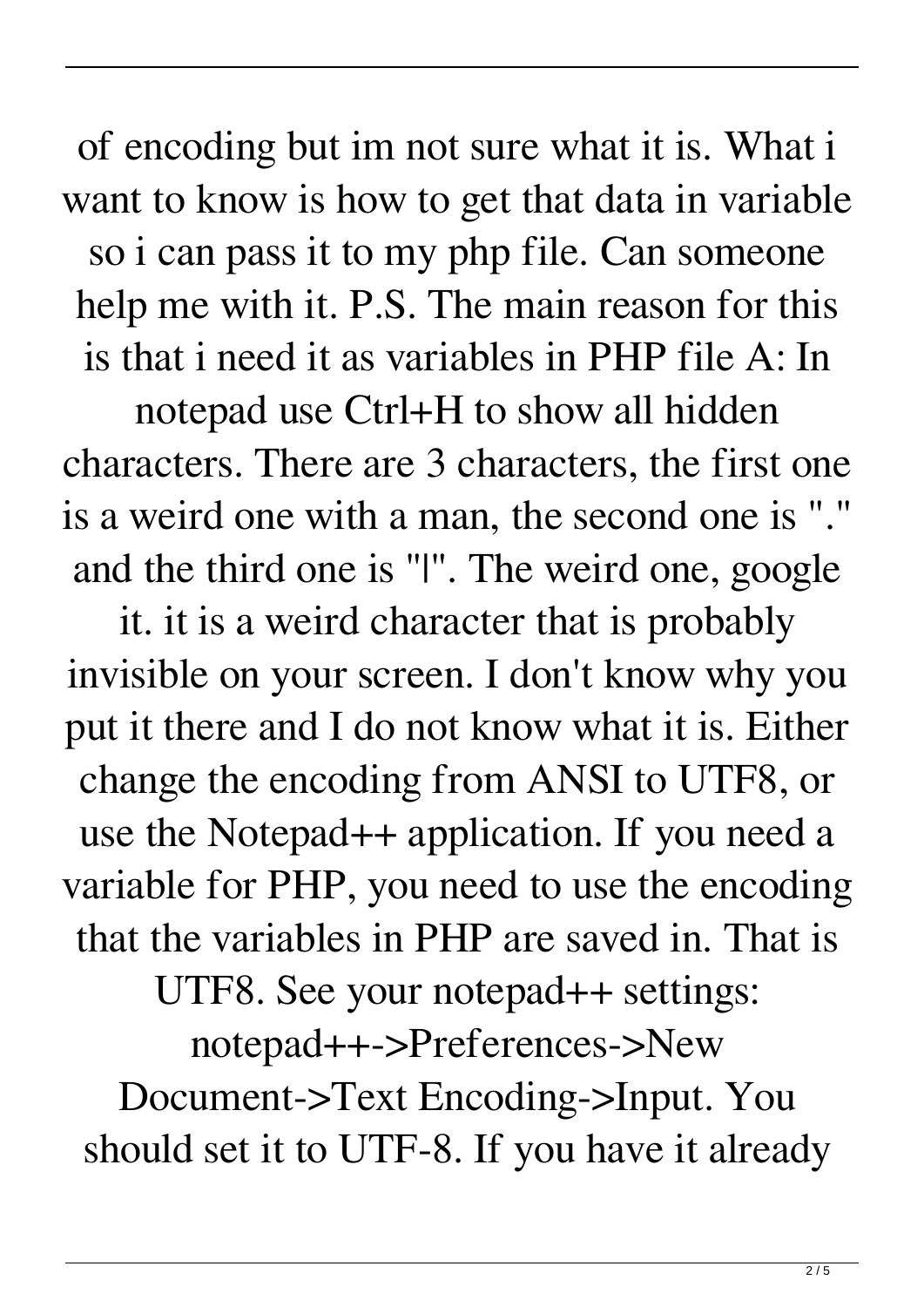set, you might have to click on Reload. Not sure about the order of these settings, maybe you have to click them in order. EDIT Check this out:

var\_dump(file\_get\_contents('temp.txt')); Supergenome The supergenome (SG) is a proposed general purpose, complete genomebased sequencing project in the Human Genome Project. Gene coverage The SG encompasses all functional genes on the human genome. This approach differs from that of the base-pair approach, in which project participants aim to sequence all non-repeated DNA in the genome (the "B-genome"). The SG also differs from the project's existing technical approaches, which generate sequence reads from overlapping segments of the genome. Structure The SG has 2 sub-projects: (1) SG for the National Library of Medicine (NLM) Sequencing Center (SGC), which is co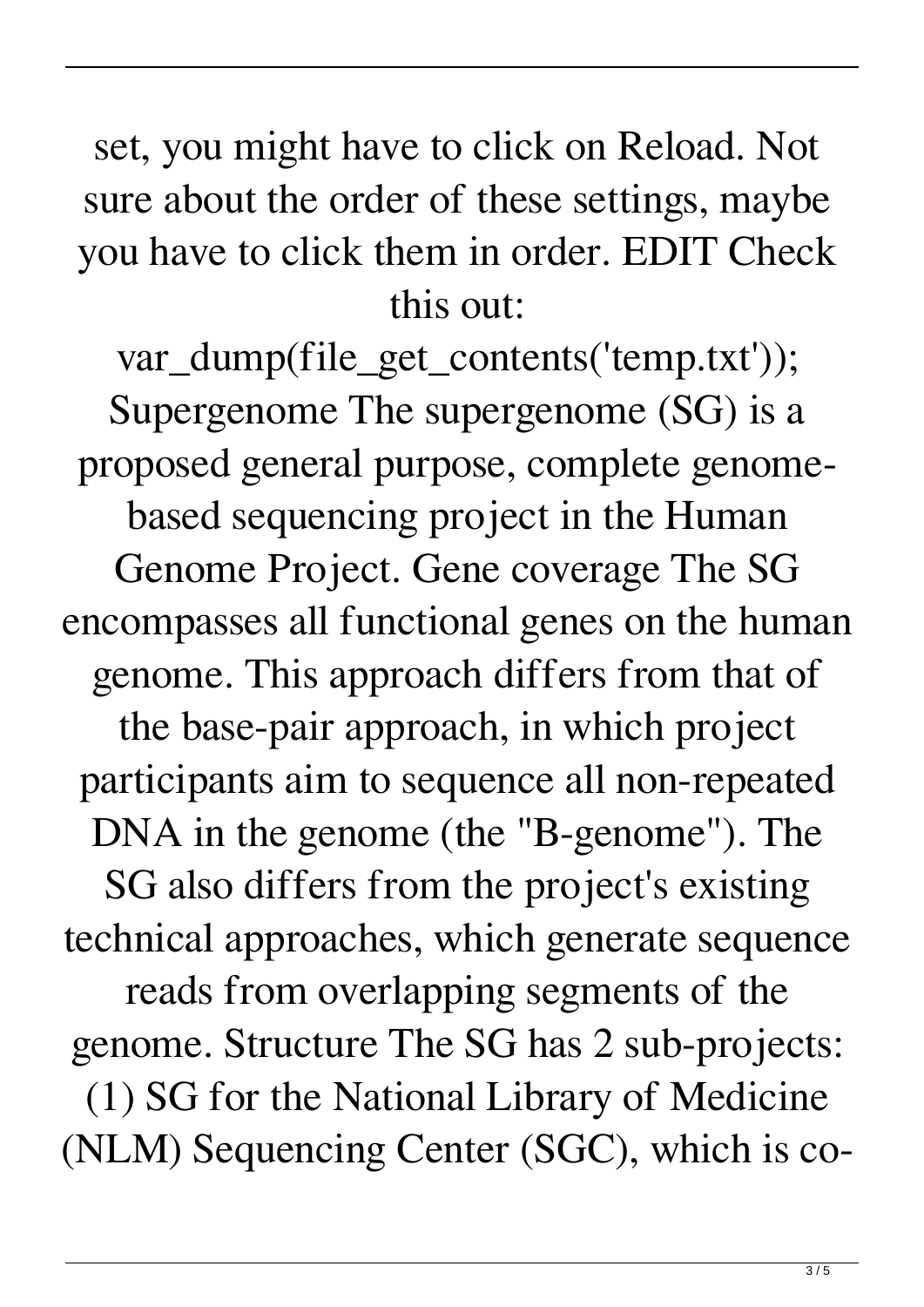sponsored by the National Human Genome Research Institute (NHGRI), the National Institute of Allergy and Infectious